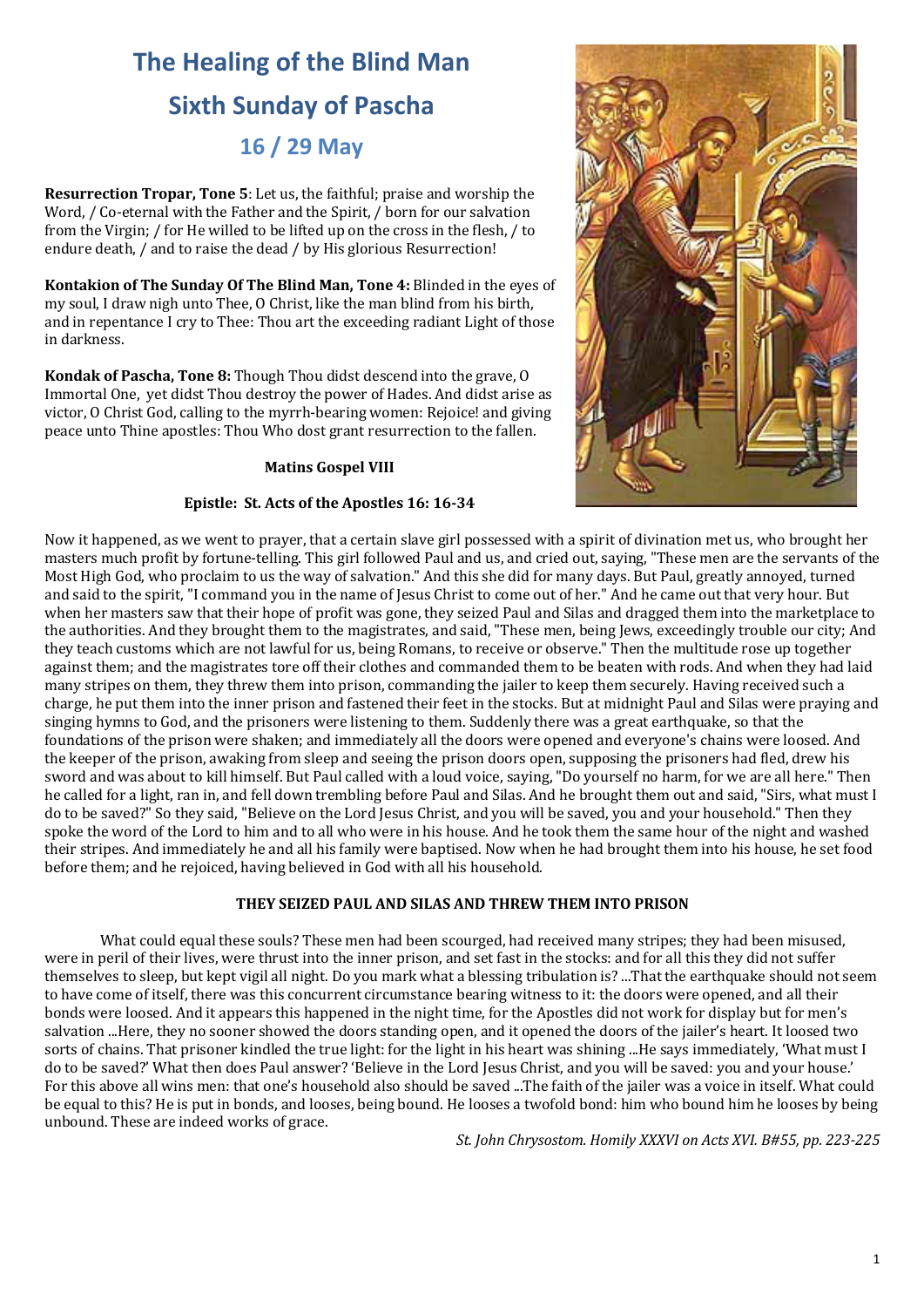### The Gospel According To St. John 9: 1-38

Now as Jesus passed by, He saw a man who was blind from birth. And His disciples asked Him, saying, "Rabbi, who sinned, this man or his parents, that he was born blind?" Jesus answered, "Neither this man nor his parents sinned, but that the works of God should be revealed in him. I must work the works of Him who sent Me while it is day; the night is coming when no one can work. As long as I am in the world, I am the light of the world." When He had said these things, He spat on the ground and made clay with the saliva; and He anointed the eyes of the blind man with the clay. And He said to him, "Go, wash in the pool of Siloam" (which is translated, Sent). So he went and washed, and came back seeing. Therefore the neighbours and those who previously had seen that he was blind said, "Is not this he who sat and begged?" Some said, "This is he." Others said, "He is like him." He said, "I am he." Therefore they said to him, "How were your eyes opened?" He answered and said, "A Man called Jesus made clay and anointed my eves and said to me. 'Go to the pool of Siloam and wash.' So I went and washed, and I received sight." Then they said to him, "Where is He?" He said, "I do not know." They brought him who formerly was blind to the Pharisees. Now it was a Sabbath when Jesus made the clay and opened his eyes. Then the Pharisees also asked him again how he had received his sight. He said to them, "He put clay on my eyes, and I washed, and I see." Therefore some of the Pharisees said, "This Man is not from God, because He does not keep the Sabbath." Others said, "How can a man who is a sinner do such signs?" And there was a division among them. They said to the blind man again, "What do you say about Him because He opened your eyes?" He said, "He is a prophet." But the Jews did not believe concerning him, that he had been blind and received his sight, until they called the parents of him who had received his sight. And they asked them, saying, "Is this your son, who you say was born blind? How then does he now see?" His parents answered them and said, "We know that this is our son, and that he was born blind; But by what means he now sees we do not know, or who opened his eyes we do not know. He is of age; ask him. He will speak for himself." His parents said these things because they feared the Jews, for the Jews had agreed already that if anyone confessed that He was Christ, he would be put out of the synagogue. Therefore his parents said, "He is of age; ask him." So they again called the man who was blind, and said to him, "Give God the glory! We know that this Man is a sinner." He answered and said, "Whether He is a sinner or not I do not know. One thing I know: that though I was blind, now I see." Then they said to him again, "What did He do to you? How did He open your eyes?" He answered them, "I told you already, and you did not listen. Why do you want to hear it again? Do you also want to become His disciples?" Then they reviled him and said, "You are His disciple, but we are Moses' disciples. We know that God spoke to Moses; as for this fellow, we do not know where He is from." The man answered and said to them, "Why, this is a marvellous thing, that you do not know where He is from; yet He has opened my eyes! Now we know that God does not hear sinners; but if anyone is a worshiper of God and does His will, He hears him. Since the world began it has been unheard of that anyone opened the eyes of one who was born blind. If this Man were not from God, He could do nothing." They answered and said to him, "You were completely born in sins, and are you teaching us?" And they cast him out. Jesus heard that they had cast him out; and when He had found him, He said to him, "Do you believe in the Son of God?" He answered and said, "Who is He, Lord, that I may believe in Him?" And Jesus said to him, "You have both seen Him and it is He who is talking with you." Then he said, "Lord, I believe!" And he worshiped Him.

Orthodox Christianity is not simply a set of beliefs and practices – in fact these things are only secondary to the true nature of our faith. Orthodox Christianity is at its core the encounter of man with God. Everything that we do is to facilitate that encounter and everything that we believe, our theology, is the description of that personal encounter with God. Today, like all the Sundays since Pascha, we read about a personal encounter with God. This man who had been born blind encountered the God/man Jesus Christ and his darkness was turned to light; he was no longer blind but could see. Jesus Christ is the Light of the world and where the source of the Light is, darkness can no longer exist. When this man encountered God, his life was altered for no one can see God and be unchanged.

We were created to live in union and communion with God, but because of the sin of Adam we are now estranged from God. But God loved us so much that He could not tolerate that separation and so He Himself came to us and opened the way that we might again live in union and communion with Him. His incarnation, His worldly life. His death and resurrection make it possible once again to encounter God face to face. But Jesus Christ no longer bodily walks the earth for after the resurrection, He ascended into heaven (as we will celebrate this coming week). How then can we encounter Him face to face now?

Although our Lord ascended into heaven, He also sent to us the Holy Spirit Who fills us and who unites us to God. Through the indwelling of the Holy Spirit, the Church – not the building, but the body of all believers – becomes the Body of Christ. In the Church then, we encounter God face to face. Today's Gospel reveals to us a great deal about the nature of the Church and how we encounter God within her.

This miracle of the healing of the man born blind teaches us about the sacramental nature of the Church. When Jesus healed this man, He made some mud and put this mud on the eyes of the man who could not see and sent him to wash in the pool of Siloam. Now Jesus was God and could have healed in an instant with only a word or even just a movement of His will, but He did not. Instead He employed this elaborate ritual. This is the same as the sacraments. The sacraments have not only a spiritual element, the grace of God, they also have a physical element. This is because we are not simply a soul trapped in a body or some kind of spiritual being with the illusion of a physical existence, but rather we are a unity of soul and body, of spiritual and physical. In order to encounter God with the fullness of our being, we must do so in both the spiritual and physical realms, with both the soul and the body. Thus when we receive the sacrament of Baptism, we not only receive the grace of God by which we are given new life, but we are also immersed in water that has been blessed. Not only is the soul washed but the body as well. Likewise in the sacrament of Chrismation, we are not just mysteriously filled with the Holy Spirit but we are anointed with the oil of Chrism as well. We commune with God not only in spirit, but we also commune with the elements of His Body and His Blood under the form of bread and wine in the chalice. It is likewise with all the sacraments,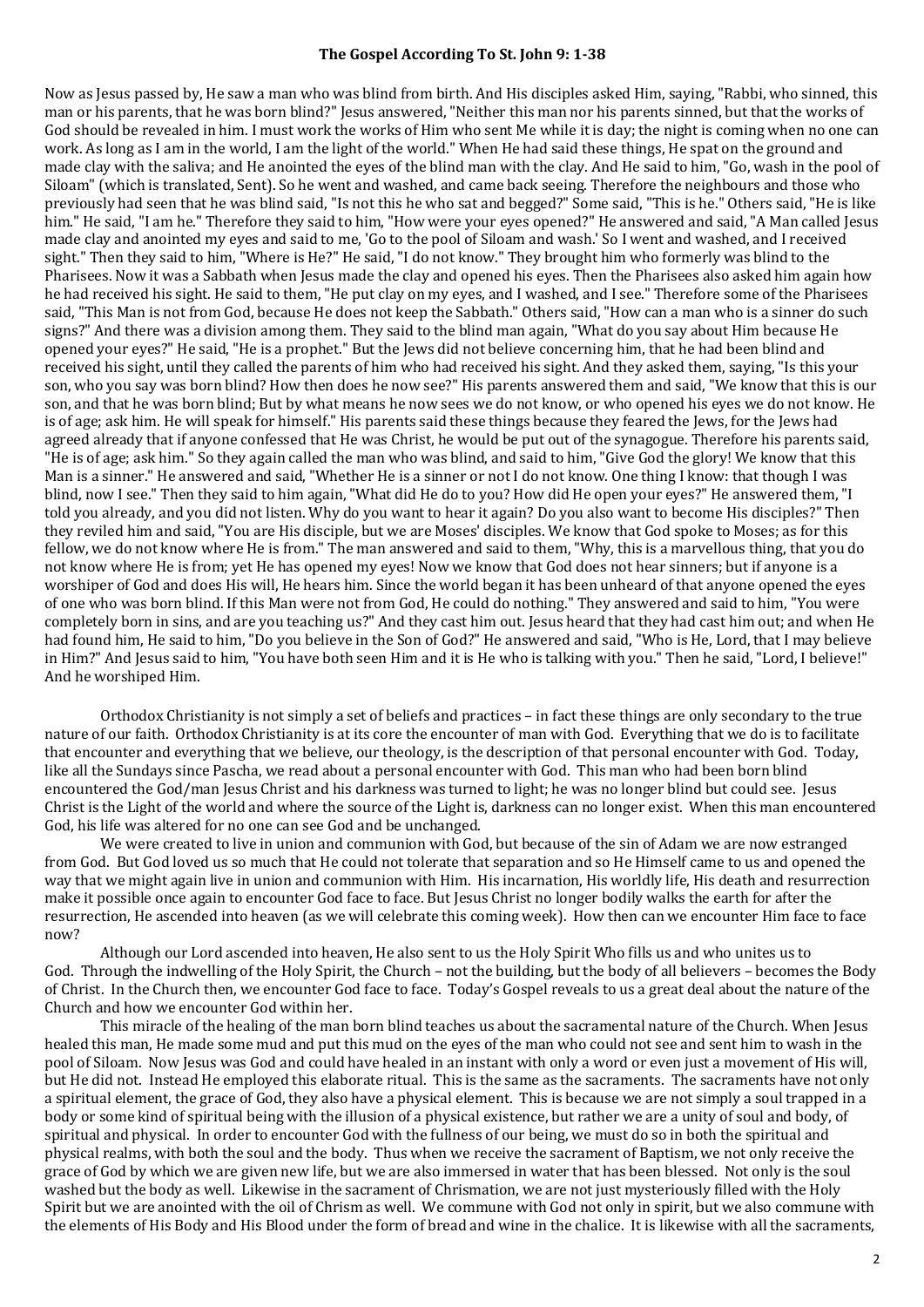indeed with all the blessings we receive - there is a physical element and a spiritual element for we are creatures of both soul and body and we encounter God with the fullness of our being.

The healing of the blind man also instructs us as to the nature of our interaction with God in the Church. It is not just God acting on us from the outside, but rather our interaction is a synergy of God with us. We do not sit passively and idly by and wait for God to do something to us, rather we offer our own efforts to Him and act in concert and union with Him. When Jesus had anointed the eyes of the blind man with clay, He then instructed him to go and wash. It was necessary for this healing to occur for the man to act as well as for God to act. He had to go and wash the clay from his eyes, bending his will to that of Christ and acting in obedience to the will of the Master. Our interaction with God is one of synergy, of acting together, of bending our will to conform to His and then acting according to His will. This blending of the divine and human actions, this synergy leads us into union and communion with God. Our Christian life, our encounter with God is not passive – it requires that we act together with Him.

How then do we shape this synergetic action? That is the next element of the Church about which this healing instructs us. The Church gives to us, through Holy Tradition and through the lessons of Scripture, a course of life to follow. There is a rhythm and routine to the life of the Church. That rhythm is expressed in the times of prayer, both our private prayer rule and our public prayer in the services. There are times to pray alone, times to pray together, times to pray for ourselves and one another. We also experience this rhythm of the divine life in the feasts and fasts of the Church. The way of life that we are given instructs us in works of righteousness – in charitable giving, in compassionate works, in loving our neighbor, in bearing one another's burdens. All of these things that we do are the actual working out of the Life of Christ in the Church.

There are times when it might seem to some that the requirements of this life are just a bundle of rules that restrict our lives, but in fact the purpose is entirely different. The practice of the life of Church is given to us for our health and salvation. These are all instructions in how to act, what to do, how to live in order to conform our will to the will of God, in order to strengthen both body and soul so that we can live more fully in union with God. This way of life is no different from a man who diets and exercises according to a certain regimen prescribed by a physician or trainer so that he might be more fit for some sport or other physical activity. The Great Physician, Jesus Christ has prescribed for us the regimen of diet and exercise of the life of the Church so that we might become more fit to live in union and communion with Him. We can choose whether or not to follow this regimen or how intensely to train, however the consequences of neglecting this life are that we do not prepare ourselves fully for life in the Kingdom of God and our desired union and communion with God (for which we should be preparing) is lost. Do you love and desire God? then keep His commandments. Live in the way that He has prepared for you so that you might be able to enter into His Kingdom.

When we do all these things, when we encounter God and are changed by that encounter, then we no longer quite fit in the fallen world. Rather than rejoice with the blind man who was healed, the religious authorities reviled him and condemned him because this miracle did not occur according to their ideas of how God should act. We too, if we follow Christ, will face difficulties and resistance from those in the world who demand that God act according to their rules. When they see us acting according to the life of the Church rather than the life of the world, they may question us and even turn against us. The same thing occurred to the Holy Apostles Paul and Silas as we heard in the epistle today. They healed a woman tormented by a demon but were accused and reviled by those who valued the money that this woman's torment brought them than they valued compassion and love for another human being. The values of the Kingdom of God, though they at times appear to be the same as worldly values, are in the end different and will come into conflict with the world. Our encounter with God will change us and we will no longer walk according to the way of the world, but rather we will endure difficulty and resistance from the world when we forsake its ways for the path of salvation.

Finally the epistle reminds us of another characteristic of the Church and that is the communal nature of our faith. We are not saved as individuals, but rather as a community. When Paul and Silas were brought by the jailer to his home, he asked them how he might be saved. Paul replied, "believe on the Lord Jesus Christ and thou shalt be saved *and thy house*." And in the same night this man, and his entire household (wife, children, servants and all) was baptized. We are saved as a part of the community of the saints, as a part of the family of the Church. It is not just "Jesus and me" but rather "Jesus and all of us" Even the saints who have finished their course on this earth and who stand at the threshold of the Kingdom of Heaven are waiting for us, not yet entering into their reward until we are all united and enter together into the Kingdom of Heaven. We are saved, not by ourselves, but together with the whole Church. We encounter God together.

When we encounter God, we will encounter Him through the Church and the nature of this encounter is described for us today in the Scripture. Our encounter is sacramental – that is it encompasses both body and soul, both our physical and spiritual nature. Our encounter with God is synergetic – we act in concert with God, bending our will to His and then acting according to His will. Our encounter with God is defined and given shape and form by the life of the Church. The life of the Church is the life of Christ and as we adopt His life, we become more and more able to live in union and communion with Him. Our encounter with God will put us at odds with the world, for the ways of the Lord are foolishness to the world. The worldly life will lead us away from God, but the heavenly life will lead us into union and communion with God. Finally our encounter with God is not individual but communal. We encounter God as a part of the unity and community of the Church. In all these ways we encounter God face to face and entering into his Kingdom, we live in union and communion with Him.

> *Archpriest David Moser https://homilies2020.wordpress.com*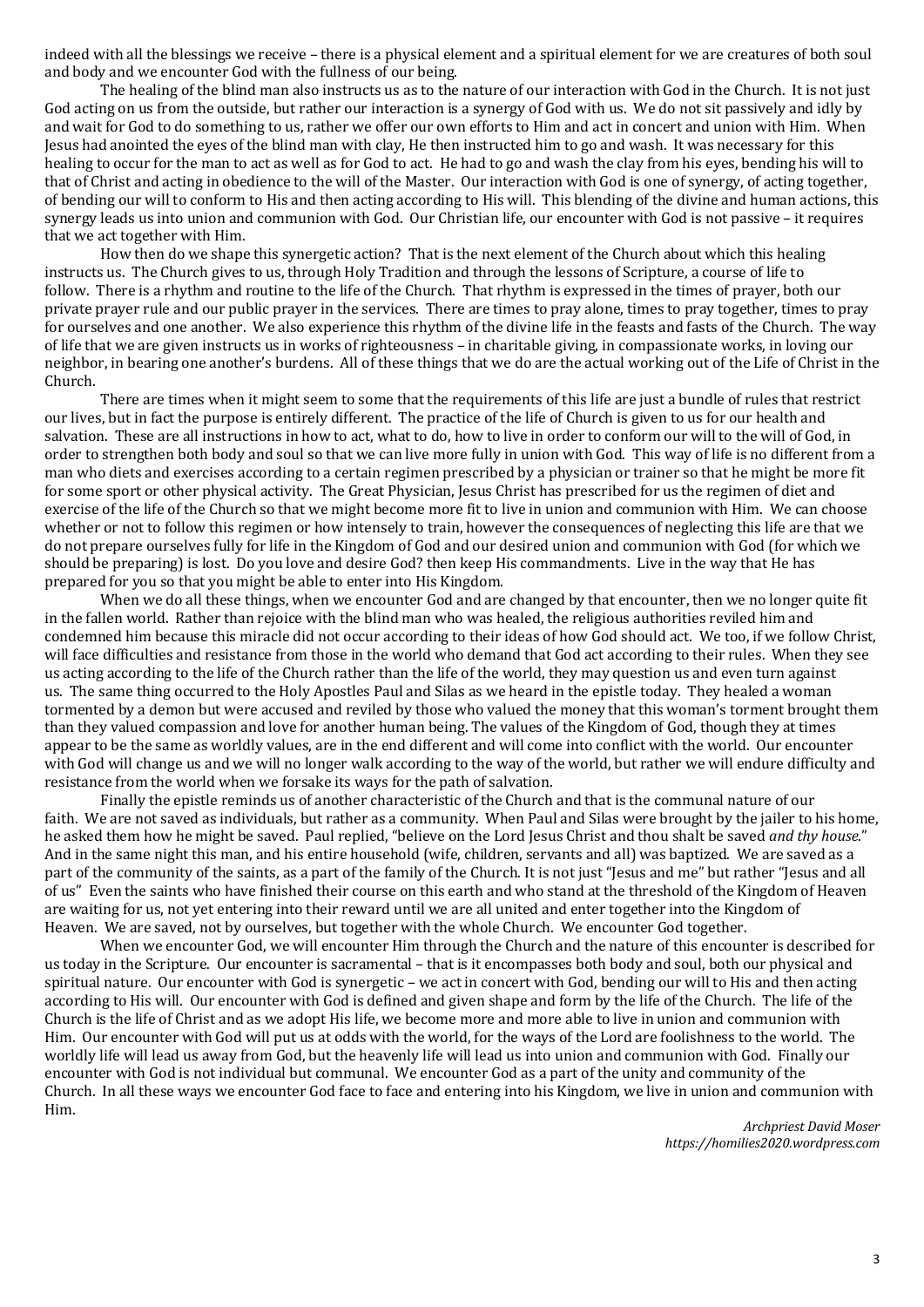# **Saints of the Week**

**16 / 29 May — Our Holy Father Theodore the Sanctified** - he was a disciple of St Pachomius, being born and growing up an unbeliever. Coming to the true Faith as a young man, he was baptised and, having heard of St Pachomius, fled to him in his monastery unknown to his parents. St Pachomius made him a monk and came to love him for his rare zeal and his obedience. When his mother came to fetch him back home, he would not let her see him, but prayed to God to enlighten her with the truth. And indeed, his mother not only did not take her son back home but herself did not return. Seeing a women's monastery, ruled by Pachomius's sister, close by, she entered it and was tonsured. After a certain time, Paphnutius, Theodore's brother, also came to the monastery and was tonsured. It once happened that the Bishop of Panopolis invited Pachomius to build a monastery for the many people who were desirous of the monastic life. Pachomius took Theodore with him, and entrusted to him the duty of building the monastery. Upon Pachomius's death, Theodore became abbot of all Pachomius's monasteries and lived until great old age, guiding a multitude of monks on the way of salvation. He entered peacefully into rest and went to the Kingdom of eternal light in the year 368.

**St. Brendan the Voyager, abbot of Clonfert (578)** - St. Brendan sailed in skin-covered coracles, from Ireland to Scotland, then to England and Wales. His most famous voyage in search of the promised land, was described in a famous saga known as the 'Navagatio,' which indicates that he reached Greenland or even North America. It is still possible to construct a coracle according to the instructions of the Navagatio, and to sail it from Ireland to Newfoundland. St. Brendan was born near Tralee on the west coast of Ireland, and he was brought up by a saint called Ita, who taught him three things that God truly loves: 'the true faith of a pure heart; the simple religious life, and bountifulness inspired by Christian charity.' (She added three things that God hates: 'a scowling face; obstinate wrong-doing; and too much confidence in money'.) He founded several monasteries the most renowned being at Clonfert, a centre famous for missionary work, where he is said to have directed three thousand monks.; The Blessed Maiden Musa; St Nicolas Mysticus, Patriarch of Constantinople; The Holy New Martyr Nicolas; Our Holy Fathers martyred at St Sava's.

**17 / 30 May — The Holy Apostle Andronicus** - One of the Seventy, he was a kinsman of the Apostle Paul, as Paul wrote (Rom. 16:17), remembering also St Junia, Andronicus's helper. Andronicus was made Bishop of Pannonia, and did not stay in one place, but preached the Gospel throughout the whole of Pannonia. With St Iunia, he was successful in bringing many to Christ and in demolishing many temples of idolatry. Both of them had the grace of wonder-working, by which they drove out demons and healed every sort of sickness and disease. They both suffered for Christ, and thus received a twofold crown: of apostleship and of martyrdom. Their holy relics were found in the excavations in Eugenius; The Holy Martyr Solochon; St Stephen, Patriarch of Constantinople;

**St. Melangell, virgin hermitress of Wales** - Imagine a party of huntsmen in the thick, green undergrowth of a small, wooded valley. The dogs are barking as they begin to follow the scent of a hare. One of the huntsmen sounds the horn. Riding at the front is the local prince. The time is 607 A.D. The place is the Pennant Valley in the kingdom of Powys, in central Wales. The hare disappears into a huge thicket of undergrowth, and the hunters prepare to follow. Then suddenly strange things begin to happen. The dogs turn back in fear. The huntsman with the horn finds he cannot sound a blast, yet he cannot take the horn from his lips. The prince, brave and proud, leaps from his horse. He will not show fear in the face of magic. He draws his sword and begins to cut his way through the brambles and shrubs. In a circular clearing in the centre of the thicket stands a young woman. She is dressed very simply. She stands calmly, radiating a sense of peace. At her feet the hare has crouched down for safety. Prince Brochwell of Powys has just come face to face with Melangell, the daughter of an Irish warrior. Melangell refused a pre-arranged marriage to an old warrior chieftain. She fled to Wales and began a life of prayer, living in a cave on the side of the Pennant Valley. As she was drawn deeper into the spiritual life, animals began to come to her in complete trust. Around her the world was restored to Paradise. Prince Brochwell granted her the valley as a place of prayer and refuge for ever. Gradually a small convent grew up, and a church was built. When Melangell died, the nuns placed her body within the church. The holy woman came to be known as a saint. No one knows how long the convent lasted, but archaeologists have shown that nuns were still being buried outside the church in the 9th and 10th Century. Around 1160 A.D. a new stone church was built, with a shrine where people could come to venerate the bones of Saint Melangell. Pilgrims began to arrive, and miracles of healing took place. The valley was noted as a place of peace, a sanctuary for hares, a comfort to the sick, a glimpse of heaven. Then came the upheavals and pain of the Reformation. The shrine was desecrated, and chunks of masonry from the shrine were hurled out of the church. Often the relics of saints were destroyed at this time by the reformers, but Saint Melangell was reburied in the floor of the church. Pilgrims were no longer encouraged to make the long journey into the Welsh mountains to visit this holy place. Centuries passed, and times changed. Hardly anyone lived near the tiny church in the hidden valley. The few local sheep farmers could not afford to repair the building. By the 1980's the church was almost derelict. Then in 1988 work began to restore the church and shrine of Saint Melangell. Many parts of the ancient shrine were found built into walls, or on neighbouring farms. New masonry was carved to match the old stonework. Today, the church and shrine are beautiful once more. Hundreds of pilgrims flock to pray there and to ask for the prayers of the early Celtic holy woman. A centre for healing and rest has been established a few yards from the church, so that Saint Melangell's work may continue*.*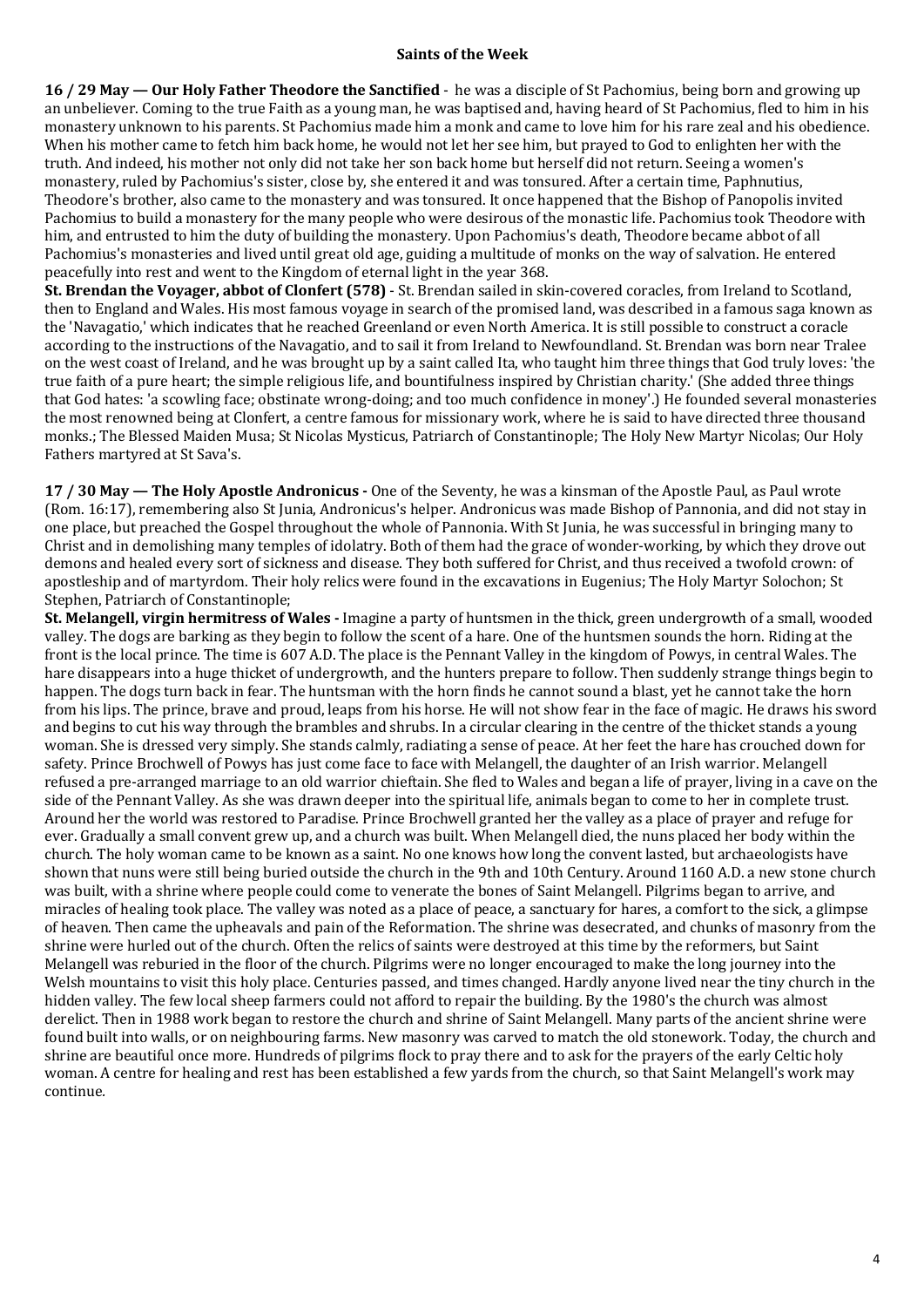**18** / 31 May — The Holy Martyr Theodotus, and the seven maiden martyrs: Tecusa, Alexandra, Claudia, Favina, **Euphrasia, Matrona and Julia.** Theodotus was a married man and an innkeeper in Ancyra in the time of the Emperor Diocletian. Although he was married, he lived according to the words of the Apostle: 'Let them who have wives be as though they had not' (I Cor. 7:29). But he kept the inn on, in order to be able unsuspectedly to help Christians, and his inn was a refuge for persecuted Christians. Theodotus secretly sent help to the Christian refugees in the mountains, and secretly gathered the bodies of those who had been killed, giving them burial. At that time, seven maidens were taken for trial and tortured for Christ. They were tortured, mocked and then thrown into a lake. One of them, St Tecusa, appeared to St Theodotus and told him to take her body out of the lake and bury it. Under cover of night. Theodotus set off with a companion to carry out the martyr's wishes, and, led by an angel of God, succeeded in finding all seven bodies and burying them. But this friend betrayed him to the authorities and the judge put him to harsh torture. Theodotus endured all the tortures as though not in his own body, having his whole mind steeped in God. When the torturers had made his body one great wound and broken his teeth with stones, it was ordered that he be beheaded. When he was taken to the scaffold, many Christians wept for him, but St Theodotus said to them: 'Don't weep for me, my brethren, but glorify our Lord Jesus Christ, by whose aid I am finishing my course and overcoming the enemy.' Saying this, he laid his head on the block under the sword and was beheaded, in the year 303. A priest buried the martyr's body on a hill outside the city and a church dedicated to St Theodotus was later built on the site; The Holy Martyrs Peter, Dionysius, Andrew, Paul and Christina; The Holy Martyrs Heraclius, Paulinus and Benedimus.

**19** May / 1 June — APOSDIS (Leavetaking) OF PASCHA - *Fast Day, Fish, Wine & Oil allowed* – The Hieromartyr Patrick, **Bishop of Brussa with three priests: Acacius, Menander and Polyenus** - they suffered for the Christian faith in the time of Julian the Apostate in Asian Brussa. The imperial governor, Junius, brought Patrick to a hot water spring and asked him: 'Who created this healing water, if not our gods, Aesculapius and the others, whom we worship?' St Patrick answered: 'Your gods are demons; and this water, like all other water, was created by Christ. our Lord and God.' Then the governor asked: 'And will this Christ of yours save you if I throw you into this boiling water?' The saint replied: 'If He wills, He can keep me whole and uninjured, although I would wish, in this water, to be parted from this temporal life, that I may live eternally with Christ; but let His holy will be done, without which not a hair of a man's head can fall.' Hearing this, the governor ordered that Patrick be thrown into the water. The boiling drops fell on all sides, and scalded many of the onlookers, but the saint remained untouched, as though he were standing in cold water. Seeing this, the governor was wild with shame and commanded that Patrick and three of his priests be beheaded with axes. So these goodly followers of Christ said their prayers and laid their heads under the executioner's axe. When they had been beheaded, their souls were taken merrily to Christ's Kingdom of light, to reign eternally. St John, Bishop of the Goths; The Holy Prince Ivan of Vologda.

**St. Dunstan, archbishop of Canterbury (988)** - nephew of the Archbishop of Canterbury, spent a privileged youth at the court of King Athelstan and eventually became abbot of Glastonbury. English monastic life had almost totally disappeared as a result of the Viking invasions. Dunstan set about vigorously reviving it. He founded monasteries at Bath, Exeter, Malmesbury, and elsewhere, drawing up new rules for their good order. He installed monks in Winchester, in Chertsey, Surrey, and Milton Abbas, Dorset and restored the old abbey of Abingdon. After a period of exile King Edgar recalled him to he Archbishop of Canterbury in the year 960. There he founded an abbey to the east of the city, along with three churches dedicated to St Mary, Saints Peter and Paul, and St Pancras. As a skilled metalworker, scribe and bell-founder himself, he stimulated the revival of church art and illuminated manuscripts. He also loved to play the harp and wrote several fine hymns.

# 20 May / 2 June - THE ASSENTION OF OUR LORD -

**Troparion, Ascension of the Lord, Tone IV -** Thou didst ascend into glory, O Christ our God, having gladdened Thy disciples by the promise of the Holy Spirit. And this blessing convinced them that Thou art the Son of God, the Redeemer of the world.

**Kontakion, Ascension of the Lord, Tone VI —** Having accomplished for us Thy mission and united things on earth with things in heaven, Thou didst ascend into glory, O Christ our God, being nowhere separated from those who love Thee, but remaining everpresent with us and calling: I am with you and no one is against you.

# **"He Ascended into Heaven."**

Four of the greatest miracles of Christianity are: the Son of God becoming the Son of man, the Resurrection, the Ascension into heaven, and His coming again to judge the world. It was a great day for our planet when the Son of God appeared upon it in the likeness of our flesh. It was a momentous day when He rose from the grave. It was a majestic day for the Church when a cloud received Him out of sight. It will be an even greater day for the world when the ascended Christ shall return in glory.



Let us concentrate on the miracle of the Ascension: what it is and what it means.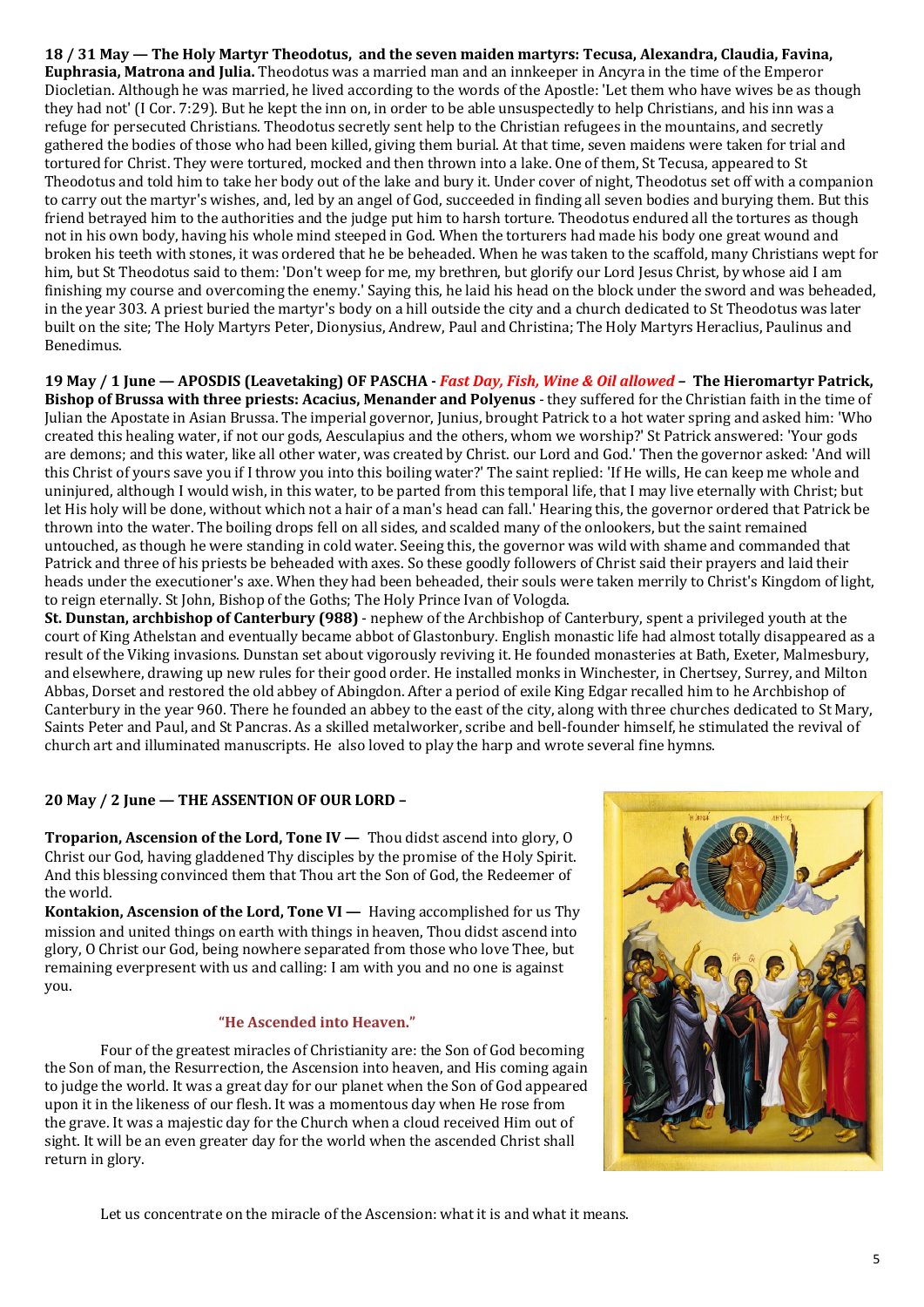Just as the Lord Jesus came to earth in a supernatural way so He left in a supernatural way. One of the best descriptions of the Ascension is found in Acts 1:9-11, "And when he (Jesus) had said this, as they were looking on, he was lifted up, and a cloud took him out of their sight. And while they were gazing into heaven as he went, behold, two men stood by them in white robes, and said, 'Men of Galilee, why do you stand looking into heaven? This Jesus, who was taken up from you into heaven, will come in the same way as you saw him go into heaven.'

#### **"Lifted Up."**

The words "and when he was lifted up" do not mean that Jesus was elevated so many feet above sea level. They mean that through His ascension lesus entered a higher existence. When a school boy says that he has been promoted to a higher class, we do not take him to mean that he was transferred from a classroom on the ground floor to one upstairs. Likewise, the words "and he was lifted up" mean that Jesus was promoted to glory, to a different realm of life, to heaven.

It is interesting to note that when one does go "up" into outer space, one enters a new and different realm than what we know here on earth. For example, scientists tell us that by the end of this century we will be able to break the light barrier just as we did the sound barrier. In other words, men will be able to travel at the speed of light, i.e., 186,000 miles per second. To reach the nearest star at that speed would require ten years: five years to go and five to return. We here on earth will be ten years older when the astronauts return but they will be only ten days older. Why? Because when they break the light barrier, they reach the point where time almost ceases to exist. Time in space is not as it is here on earth. It is a completely different realm. So it is that when the New Testament says that Jesus "was lifted up," it means to say that He entered a new realm of life completely different from what we know here on earth.

# **"A cloud took Him out of their sight."**

In the Bible, a cloud is a sign of the presence of God. It was a cloud which enveloped Mt. Sinai as God gave Moses the Ten Commandments. When Jesus was transfigured we read that "a bright cloud overshadowed them" (Matthew 17:5). It was probably from a cloud that God's voice came when Jesus was baptized saying, "This is my beloved Son, with whom I am pleased." So when we read in Acts, "A cloud took him out of their sight," it means that Jesus entered into the very presence of God.

#### **Why did He go Away?**

Why did Jesus go away when there was so much He could have done here on earth? The answer was given by Jesus Himself: "It is to your advantage that I go away, for if I do not go away, the Counselor will not come to you; but if I go, I will send him to you" (John 16:7). Jesus tells us here that His human form will be replaced by the presence of the Counselor, the Helper, the Holy Spirit. He will bring us into much closer contact with Jesus than His human form could bring about.

Seen in this light, the Ascension and Pentecost are not two separate holy days. The Ascension is a prelude to Pentecost. Jesus goes away that He may send the Holy Spirit. He goes away in order to change the form by which He will work among us. Now He will work through us, the Spirit-filled, Christ-filled members of His body, the Church.

#### **Humanity Ascends with Christ.**

Jesus came down from heaven as the Eternal Son of the Father, but when He went back to the seat of honor and glory at God's right hand, He took with Him our human nature. He returned to His Father as God-man. It was our nature, in everything except its sin, that sat down at the right hand of God. The Son of God descended to become one of us and ascended to enable us to ascend with Him. Through the ascension and enthronement of Christ, all human nature has been enthroned at the right hand of the Father. Since the manhood of Jesus was taken up to the heavenly places, our manhood will also be taken up. The Ascension is proof that man was made for heaven not for the grave, for glory not for corruption. St. Paul does not hesitate to describe Christians as "enthroned above the heavens, in Christ Jesus."

#### **He Ascends to Reign.**

The Ascension was the enthronement of Jesus. It was His coronation as King of the Universe. Jesus ascends into heaven to resume His universal rule and dominion. This is brought out beautifully in one of the icons of the Ascension where the iconographer depicts the ascending Christ as growing larger and larger until the earth itself becomes no bigger than a ball which He holds in His hand. In other words, through His ascension Christ is no longer a prisoner of space and time. He is no longer confined to Palestine in the first century A.D. He now transcends space and time as Ruler of the Universe.

#### **A Friend Awaits us in Heaven.**

When Jesus ascended into heaven, He passed into another world, spiritual, invisible, yet just as real as the world in which we live today. This tells us that we mortals may be at home somewhere else in this vast universe than on earth. "I go to prepare a place for you that where I am there you may be also," said Jesus. The Ascension gives us the certainty that we have a Friend not only on earth, but also in heaven. He is our forerunner who has gone on before us to prepare for our arrival. To die is not to go out into the dark; it is to go to Him.

### **He Will come Again.**

The message of the ascension concludes with the announcement of the return of Christ: "This Jesus, who was taken up from you into heaven, will come in the same way as you saw him go into heaven" (Acts 1:11). The Ascended Jesus is Lord of the future. He will return one day in the same manner as He ascended. He left in person, He will come back in person. He left in His glorified body, He will come back in His glorified body. He left in sight of men, He will return in sight of men. Only then, as we read in Revelation, not a mere handful of select disciples, but "every eye will see him" (Rev. 1:7). Before His judgement seat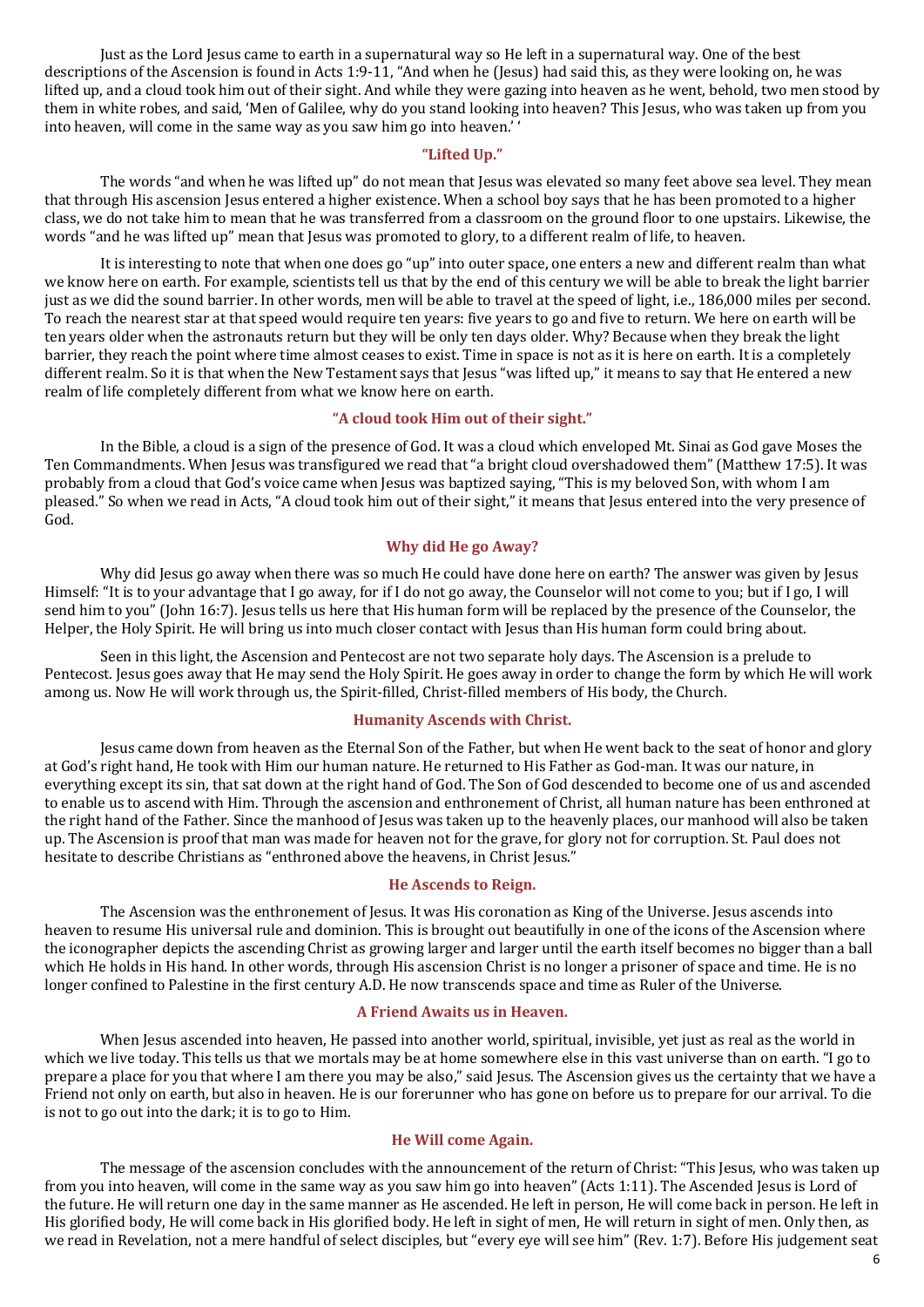will appear every person who ever lived. No Christian can take lightly his ultimate appearance before God — when all his thoughts, words and deeds will be laid bare. The great mystery of God's grace is that He who will judge the world is the same One who gave His life to save the world!

### **He Prays for Us.**

Jesus ascended into heaven not to end His work for us but to continue it — this time as our great intercessor before the throne of God. Even before His Ascension Jesus prayed to God for us. He prayed for His disciples, especially for Peter that his faith might not fail him. In His sublime prayer at the last supper He prayed for all Christian believers, past, present and future. Now that He is in heaven He continues this intercession. "... who is at the right hand of God, who indeed intercedes for us" (Romans 8:34).

If it helps to know at times that some wife or little child, or blessed mother or father, or true friend is praying for us, if the thought of those prayers helps and strengthens and purifies, so that our hearts are brave again and strong, how much more will it help us to remember that the Ascended Christ is now our great intercessor in heaven ever praying for each one of us?

#### **"While He Blessed them..."**

St. Luke records that as Jesus was ascending into heaven, He raised His hands in blessing: "Then he led them out as far as Bethany, and lifting up his hands he blessed them. While he blessed them, he parted from them" (Luke 24:50-51). His whole life among us was a blessing. He died as a blessing. He rose as a blessing. He left His followers with a blessing. In almost every icon He is pictured with His hand lifted up in blessing. It is His blessing that the priest bestows upon the congregation when he says, "Peace be with you." And now through His Church He seeks to enrich all of us with the greatest blessing there is: the promise of pardon and peace and life with God.

#### **A Continuing Ascension.**

Our Lord promised the disciples that they would see "heaven opened and the angels of God ascending and descending upon the Son of man." What do these words mean, "the angels of God ascending and descending upon the Son of man"? They refer to the continued presence of Christ in the world even after His ascension. Christ's coming into the world marks the opening of heaven. He came down the ladder from heaven and ever since then heaven has remained open. We may say that Christ Himself is the ladder — the only way to the Father and to heaven. There is a contstant stream of traffic on that ladder. Those angels ever going up and coming down are our prayers. Up to gain help and inspiration — down to bring a little bit of heaven, a breath of Godly air into this world of struggling humanity. "Prayer," writes St. John of the Ladder, "is a continuous ascension to heaven." We may add, so is the liturgy and the reading of God's word — a continuous ascension to where God is.

# **For Us.**

In conclusion we remember that everything Jesus did, He did for us. For us He ascended into heaven. For us He sits at the right hand of the Father. For us He pleads and prays. For us He has gone to prepare a place in the presence of God. For us He has opened heaven that our prayers may ever ascend to Him. For us He shall come again to take us unto Himself that we may ever be with the Lord.

#### *Anthony M. Coniaris - Gems from the Sunday and Feasts Gospels*

**The Holy Martyr Thaleleus** - born in Lebanon, his father's name being Berucius and his mother's Romylia, he was an eighteen-year-old youth, handsome and well-grown and with ginger hair. A doctor by profession, he suffered for Christ in the reign of Numerian. When he courageously confessed his faith in Christ the Lord before the judge, the latter commanded the two executioners, Alexander and Asterius, to bore through his knees, pass a rope through the pierced bone and hang him from a tree. But the executioners, as though the unseen power of God had deprived them of sight, bored through a plank and hung it on the tree. When the judge discovered this, he thought that the executioners had done it deliberately, and ordered that they be flogged. Then Alexander and Asterius cried out under the flogging: 'The Lord is alive to us; from now on, we are become Christians. We believe in Christ, and suffer for Him.' Hearing this, the judge ordered that they be beheaded. Then the judge took the awl, to bore through Thaleleus's knees himself, but his hand was paralysed and he had to ask Thaleleus to heal him, which the kindly martyr, with Christ's aid, did by his prayers. Then he was thrown into water, but showed himself alive to the judge (for Thaleleus was praying within himself that God would not have him die at once, but would let his tortures continue). When he was thrown to the wild beasts, they licked his feet and rubbed tamely round him. He was finally beheaded and entered into eternal life in 284.

**The Holy Martyr Asclas** - Asclas suffered in the town of Antinoe in Egypt during the reign of Diocletian. He was flogged, scraped, burned with candles but he remained unwavering in the Faith to the end. When the tormentor Arrian was crossing the Nile by boat Asclas, through prayer, stopped the boat in the middle of the river and would not allow it to move until Arrian wrote that he believes in Christ as the One and Almighty God. But, ascribing this miracle to a magical skill of Asclas, the tormentor forgot what he wrote and continued to torment the man of God. Finally, they tied a stone around his neck and tossed him into the Nile river. On the third day Christians found the body of Asclas along the shore with the stone around his neck (as the martyr foretold them before his death) and honourably buried him in the year 287 A.D. Leonides, the holy martyr, also suffered with him. Arrian, their tormentor, later repented, believed in Christ with his whole heart and openly began to express his faith before the pagans. The pagans also killed him and so Arrian, a one-time tormentor of Christians, was made worthy of the martyr's wreath for Christ; Our Holy Father Stephen of Piperi; St. Ethelbert, king and martyr (c793)